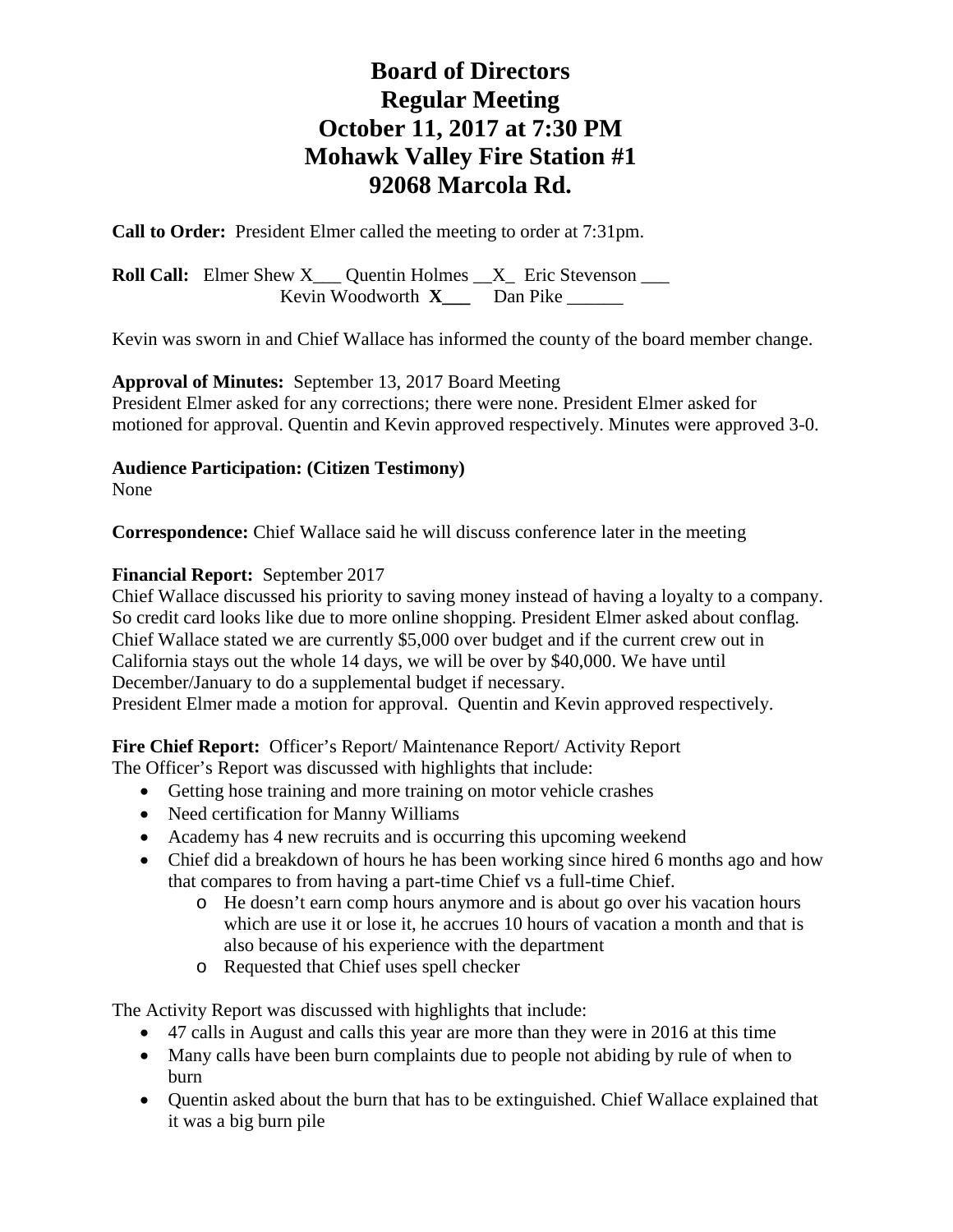# **Board of Directors Regular Meeting October 11, 2017 at 7:30 PM Mohawk Valley Fire Station #1 92068 Marcola Rd.**

• Discussion with McKenzie on districts responsibilities since some places are closer to them and vise versa

#### Maintenance Report

The Maintenance Report was discussed with highlights that include:

- Aiming for better/improved maintenance tracking
- Adding work lights along with more painting and siding projects
- KME was repaired
- Upgraded internet service and plan with Century Link better plan, cheaper bill

## **Old Business**:

1. Station 2

County rejected proposal for lot line adjustment. We paid \$500 extra to make it a legal lot. We are in the process of buying the property our station sits on (building is owned by district) Chief Wallace will ask Norm and Dennis if we get try for a smaller lot.

On a side note – all Chiefs were sent an email about the county's possible strike that they shouldn't hold the county to time lines because districts haven't received their tax. All declined to sign it.

## 2. Reader Board

It is still being figured out. President Elmer would like to know if it will be figured out in time for the next budget approval.

## 3. Grants

FEMA did not award the hose grant. Grant cycles are opening soon so we will try again. We haven't heard back from any other grants.

## 4. Audit

It is moving along. We sent ours in very early and it should be finalized soon.

## 5. Conflag

As requested last month, a line was added about when the payment for conflag would be given. This will need the board approval but we want to give Kevin time to read it so it will be voted on next month (November). The budgeting and reimbursement process was discussed. The district makes money off of sending crews to conflag.

#### **New Business:**

1. Equipment Replacement /New engines

Chief Wallace showed picture of the different types of engines and how it would save cost to get a smaller, more versatile one. The trend is firefighting changes throughout the years on what is the popular for engines. The lifespan for us is around 20-25 years but we could go up to